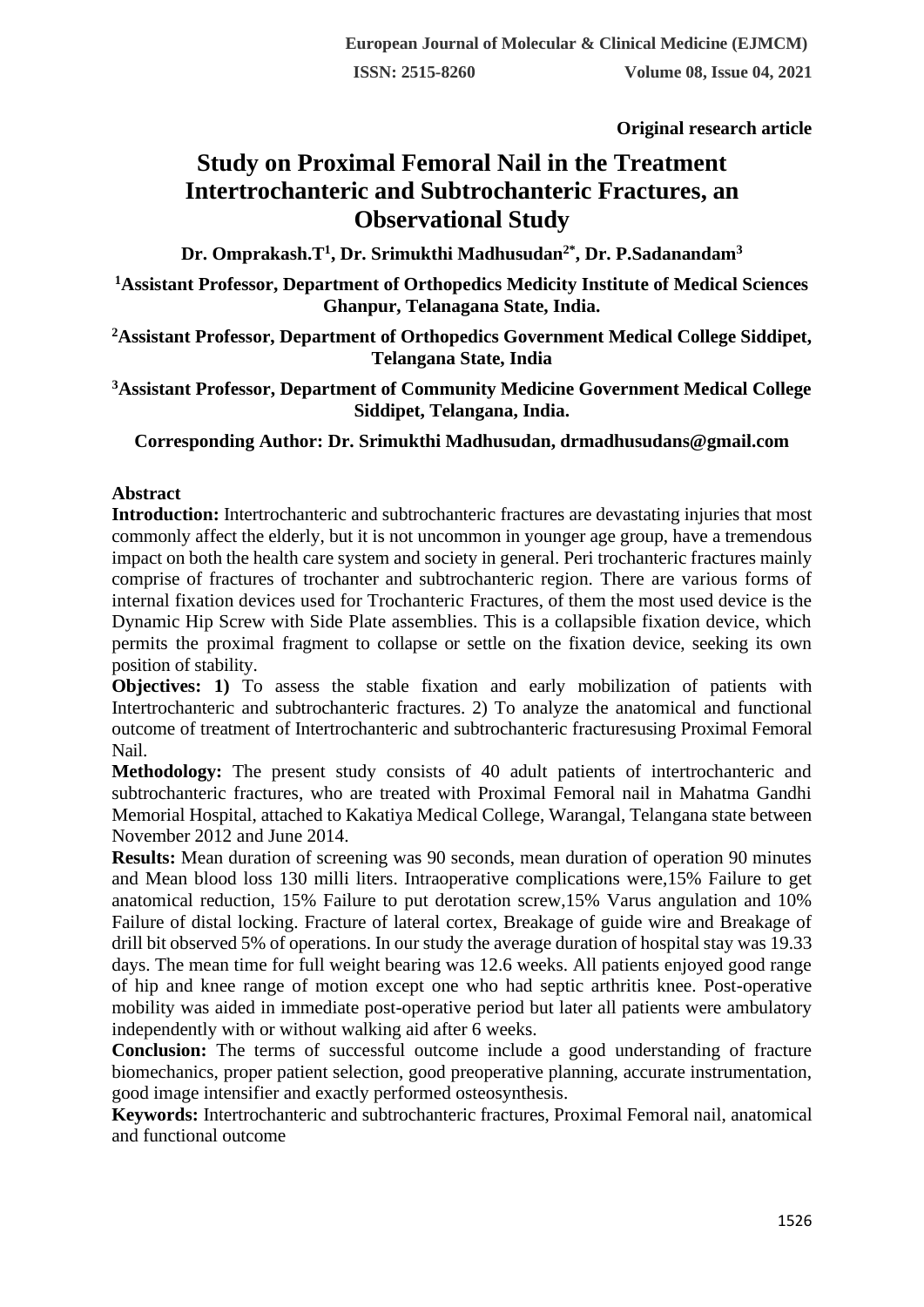## **Introduction**

Intertrochanteric and subtrochanteric fractures are devastating injuries that most commonly affect the elderly, but it is not uncommon in younger age group, have a tremendous impact on both the health care system and society in general. Peri trochanteric fractures mainly comprise of fractures of trochanter and subtrochanteric region.<sup>1</sup>

Subtrochanteric fractures comprises about 10 to 34% of hip fractures. Subtrochanteric fractures are complicated by malunion and delayed or nonunion. The factors responsible for these complications in subtrochanteric fractures are high stress concentration, predominance of cortical bone and difficulties in getting biomechanically sound reduction because of comminution and intense concentration of deforming forces.<sup>2</sup>

Many internal fixation devices have been recommended for use in subtrochanteric fractures, because of high incidence of complications reported after surgical treatment with each implant. A lack for satisfactory implant in surgical treatment of subtrochanteric fractures has led to series of evolution in design of a perfect implant. <sup>3</sup>

Subtrochanteric femoral fractures are associated with high rates of non-union and implant failure, regardless of the method of fixation. Only recently has a better understanding of biology, reduction techniques and biomechanically improved implants allowed subtrochanteric fractures to be addressed with consistent success.

Trochanteric fractures occur in the younger population due to high velocity trauma, whereas in the elderly population it is most often due to trivial Trochanteric fractures are common in the elderly people.<sup>4</sup>

Trochanteric fractures treated without surgical intervention malunion with coxa vara deformity resulting in shortening of limb and limp are commonly seen. It is also associated with complications of prolonged immobilization like bedsores, deep vein thrombosis and respiratory infections. Since this fracture is more common in the elderly patients, the aim of treatment should be prevention of malunion, and early mobilization. Taking all the factors into consideration surgery by internal fixation of the fracture is ideal choice.<sup>5</sup>

There are various forms of internal fixation devices used for Trochanteric Fractures, of them the most used device is the Dynamic Hip Screw with Side Plate assemblies. This is a collapsible fixation device, which permits the proximal fragment to collapse or settle on the fixation device, seeking its own position of stability.

The latest implant for management of trochanteric fractures is proximal femoral nail, which is also a collapsible device with added rotational stability. This implant is a Centro medullary device and biomechanically sounder. It also has other advantages like small incision, minimal blood loss.Intertrochanteric and subtrochanteric fractures of femur possess clinical, structural, anatomical, and biomechanical characteristics that distinguish them from intracapsular fractures.<sup>6</sup>

### **Objectives:**

- To assess the stable fixation and early mobilization of patients with Intertrochanteric and subtrochanteric fractures.
- To analyze the anatomical and functional outcome of treatment of Intertrochanteric and subtrochanteric fracturesusing Proximal Femoral Nail.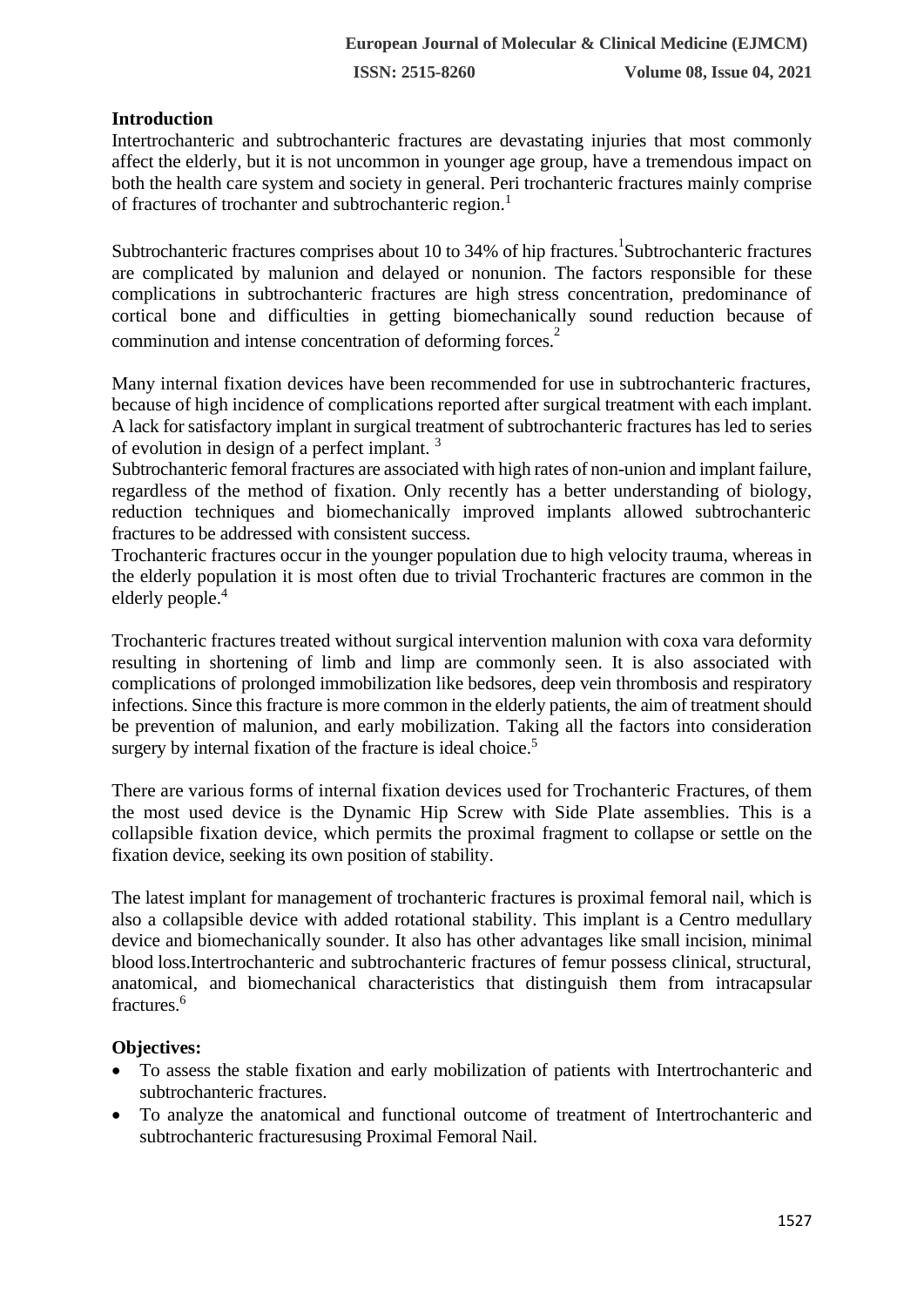### **Methodology:**

The present study consists of 40 adult patients of intertrochanteric and subtrochanteric fractures, who are treated with Proximal Femoral nail in Mahatma Gandhi Memorial Hospital, attached to Kakatiya Medical College, Warangal, Telangana state between November 2012 and June 2014.All the patients were followed up till fracture union and function recovery after surgery at regular interval. Sub trochanteric fractures and unstable intertrochanteric fractures (Reverse oblique fractures and inter trochanteric fractures with loss of posteromedial cortex) were included. Open hip fractures, Pathological fractures, Periprosthetic fractures and Pediatric fractures (before physeal closure) were excluded from the study.

All patients were followed up at an interval of 6 weeks till the fracture union is noted and then after once in 3 months till 1year. At every visit patient was assessed clinically regarding hip and knee function, walking ability, fracture union, deformity and shortening. X-ray of the involved hip with femur was done to assess fracture union and implant bone interaction.

Functional Results assessed based following hip scoring system adopted. Harris Hip Scoring System (Modified)<sup>54.</sup> This score consists of maximum points possible  $-100$  (Pain relief- 44 Function- 47, Range of motion, Absence of deformity- 4).

### **Results:**

The following observations were made from the data collected during this study of proximal femoral nail in the treatment of 40 cases of intertrochanteric and subtrochanteric fractures of femur.20 were intertrochanteric and 20 were subtrochanteric fractures.

In our study maximum age is 92 years and minimum age 26 years. Most (50%) of the patients were between 60 to 75yrs.followed by 41-60 years i.e,30%. Mean age of the study population 61.4 years. Majority (75%) were females.

Nature of violence was slip and fall among 50% of the patients, 30 % had fall from height. 20% of patients had motor vehicle accident as a nature of violence. Almost equally in volved both the sides right side involvement observed among 55% of patients and 45% in left side. Associated fractures observed were,two patients had left knee (ipsilateral) effusion with septic arthritis with fracture surgical neck humerus (simple) on right, two patients hadipsilateral compound grade 2 comminuted fracture at junction of mid and lower thirds of right tibia treated with external fixator and two patients had ipsilateral fracture clavicle with fracture of 4, 5, 6 ribs. All were treated conservatively.

Majority (60%) cases were type 2 fractures, 30% were type 1 fractures 10% were type 3 fractures according to Boyd and Griffin classification of trochanteric fractures. Subtrochanteric fractures classified according to **Seinsheimer classification. We found 40%** 

**were 3a fractures,2b and 2c were 20% 2a and 3b were 10%.**

All the patients were operated at an average interval of 8 days from the date of trauma. Mean duration of screening was 90 seconds, mean duration of operation 90 minutes and Mean blood loss 130 milli liters.

Intraoperative complications were,15% Failure to get anatomical reduction, 15% Failure to put derotation screw,15% Varus angulation and 10% Failure of distal locking. Fracture of lateral cortex, Breakage of guide wire and Breakage of drill bit observed 5% of operations.

In our study the average duration of hospital stay was 19.33 days. The mean time for full weight bearing was 12.6 weeks. All patients enjoyed good range of hip and knee range of motion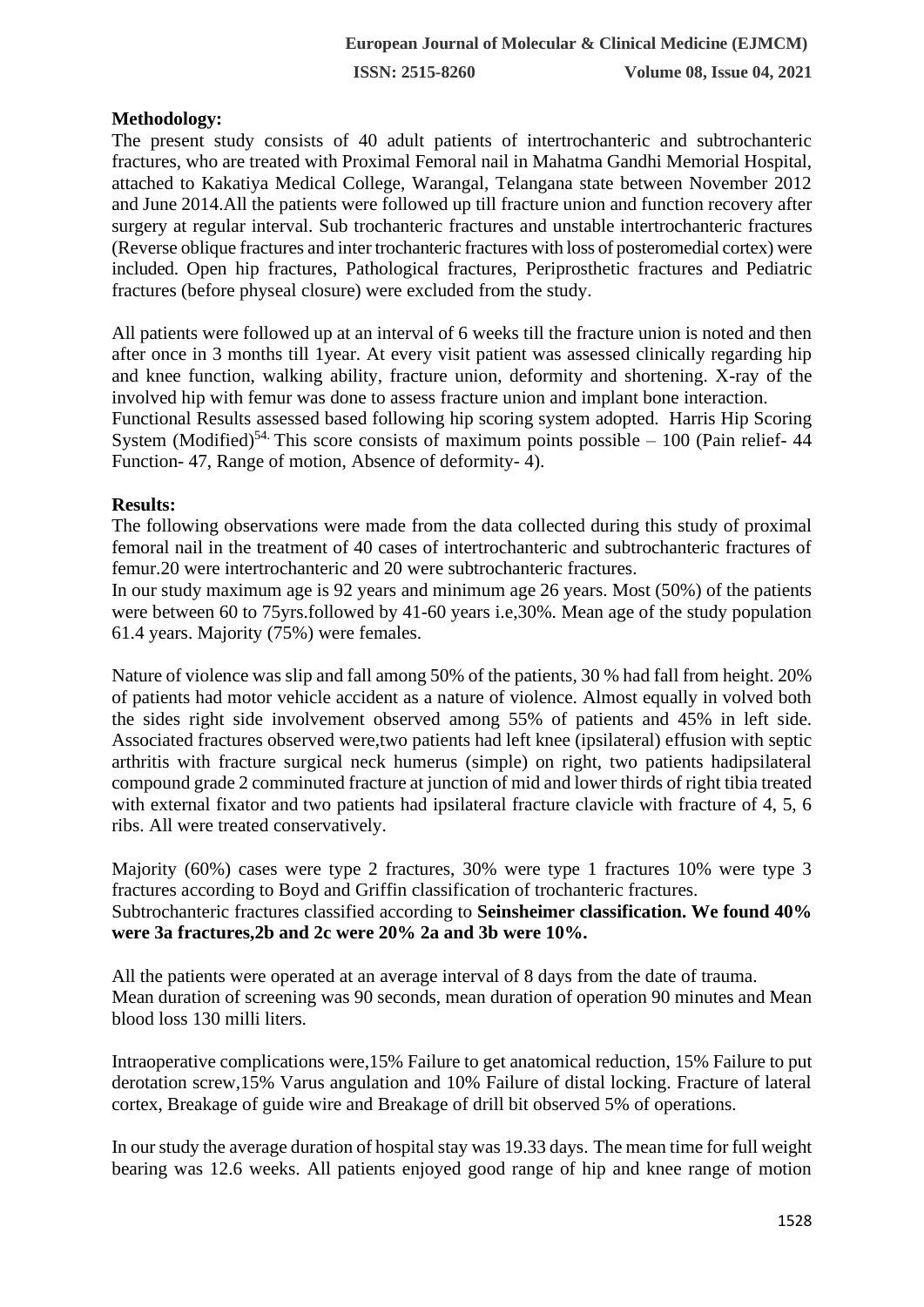except one who had septic arthritis knee. Post-operative mobility was aided in immediate postoperative period but later all patients were ambulatory independently with or without walking aid after 6 weeks.

## *FOLLOW UP*

All patients were followed at 6 weeks, 12 weeks, 6 months and some patients upto one year and further if necessary.At each follow up radiograph of operated hip with upper half femur was taken and assessed for fracture union and implant failure and screw cut out.

Anatomical results were assessed by presence or absence of deformities, shortening, hip and knee range of motions. In our study one patient had shortening >1cm, three patients had varus malunion <10 degrees. One patient had post septic arthritis knee stiffness.

# **FUNCTIONAL**

## **RESULTS:**

In our series of 40 operated cases 2 cases expired before first follow up due to associated medical problems and old age.

Functional and anatomical results are assessed taking the remaining 38 cases into consideration. Table No 1 explains results of functional outcome

| Table 1. Functional outcome |                                                                               |       |
|-----------------------------|-------------------------------------------------------------------------------|-------|
|                             | <b>Functional results Intertrochanteric fracture Subtrochanteric fracture</b> |       |
| Excellent                   | 66.66%                                                                        | 12.5% |
| Good                        | 33.33%                                                                        | 75%   |
| Fair                        | 0%                                                                            | 12.5% |
| Poor                        | 0%                                                                            | 0%    |

**Table 1: Functional outcome**

### **Discussion:**

The treatment of fractures of the proximal femur is still associated with some failures. The reasons are disregard for biomechanics, overestimation of the potentials of new surgical techniques or new implants or poor adherence to established procedures. High stress concentration that is subject to multiple deforming forces, slow healing time because of predominance of cortical bone, decreased vascularity, high incidence of complications reported after surgical treatment compels the surgeon to give a second thought regarding selection of the proper implant.

Pajarinen et al<sup>7</sup> found sex ratio as 3:1 in their study. Our study was similar with this. AS Sidhu et al<sup>8</sup>observed sex ratio 1.724:1.

Dominigoetal<sup>9</sup> found 77min as mean duration of surgery .CBolding etal<sup>10</sup>observed 68 min as mean duration of surgery. These two studies were approximately similar with our study where our mean duration of surgery was 90min. Simmermacheretal<sup>11</sup> took very less time to complete surgery i.e, 45 min. CBolding etal<sup>10</sup>, Dominigoetal<sup>9</sup> and our study observed 100% bony union. Whereas Simmermacheretal<sup>11</sup>observed 98%. CBolding etal $1^{10}$ . Simmermacheretal<sup>11</sup> and our study had no failures in fixation. Dominigoetal<sup>9</sup> observed 11% of failures in fixation. Simmermacheretal<sup>11</sup>had 2% of delayed union. We found 11% in our study.

CBolding etal<sup>10</sup> did open reduction in 10% of cases. Simmermacheretal<sup>11</sup> performed open reduction 34.6% of cases. Whereas in our study no open reduction performed.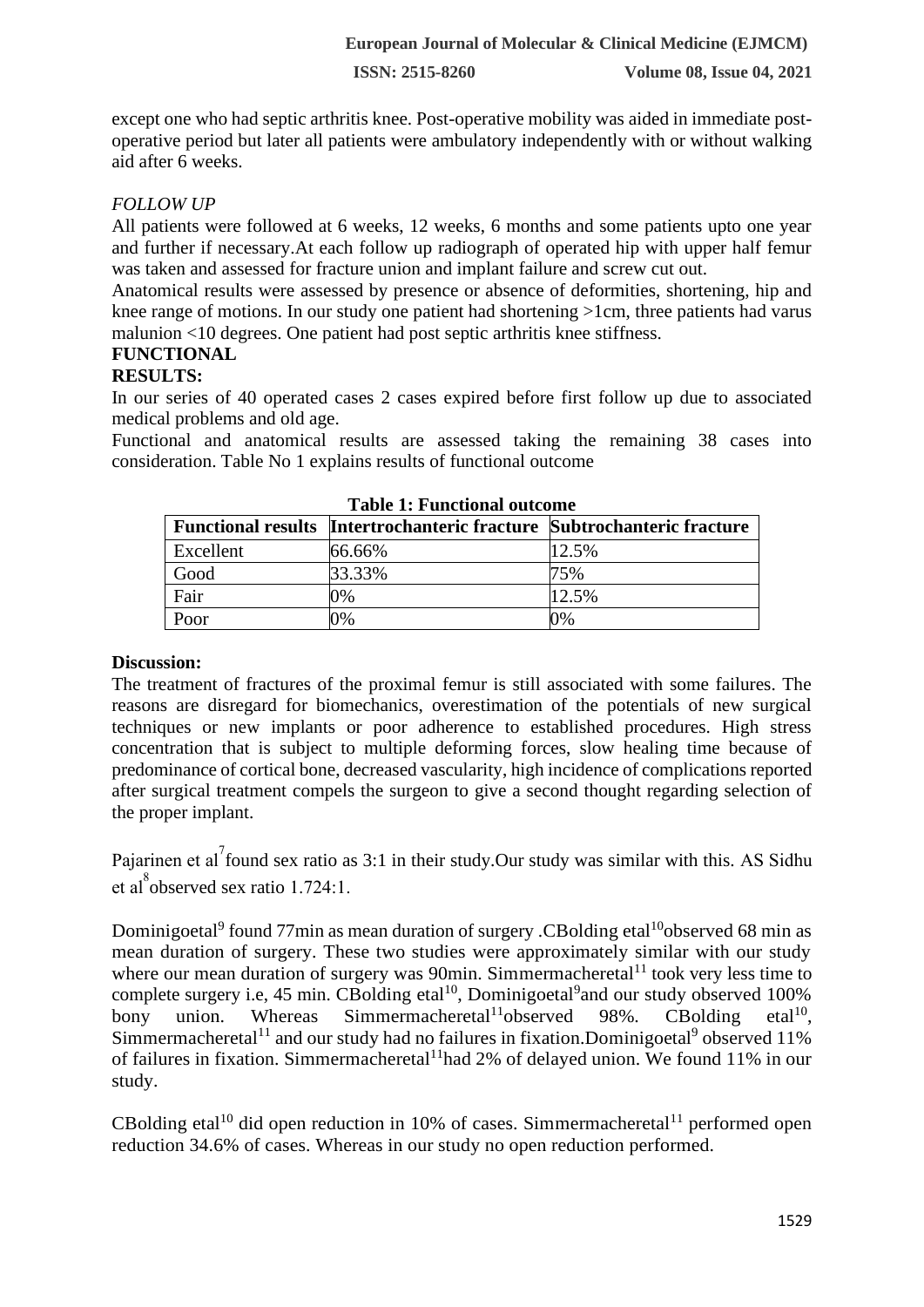**ISSN: 2515-8260 Volume 08, Issue 04, 2021**

In our study, mean Harris Hip score was 89.8which is comparable to that of Karn et al.<sup>12</sup> Simmermacher et al  $\frac{11}{1999}$ , in a clinical multicentric study, reported technical failures of PFN after poor reduction, malrotation or wrong choice of screws in 5% of the cases. In our study poor reduction occurred in three cases, three with varus malreduction. A cut out of the neck screw occurred in  $0.6\%$  cases in the study conducted by simmermacher et al,  $^{11}$  but we did not encounter such complication in our study. Anatomical fracture reduction was found in 86% of the patients and full weight bearing stability was achieved in 94%. In our study acceptable anatomical reduction was obtained in 85% cases. An intraoperative fracture displacement during manual introduction of the nail into the femoral shaft has not been reported with the gamma nail but this has been a problem with the PFN. One reason may be the entry point of the PFN at the tip of the greater trochanter is located directly in the fracture region which can cause intraoperative fracture displacement.

However, Simmermacher et al.<sup>11</sup> had no cases of intraoperative fracture displacement using the PFN mainly in 31-A2 fractures. In our study we had no case of intraoperative fracture displacement after nail insertion. In comparison to gamma nail, we found no fracture of the femoral shaft and no break in the implant.

W. M. Gadegone  $X$  Y. S. Salphale,<sup>13</sup> reported a study on Proximal femoral nail – an analysis of 100 cases of proximal femoral fractures with an average follow up of 1 year. Postoperative radiographs showed a near-anatomical fracture reduction in 88% of patients. The fracture consolidated in 4.5 months. No perceptible shortening was noted. Of the patients, 7% had superficial infections which were controlled with antibiotics, 82% had a full range of hip motion. In our Study we had 85% near normal anatomical fracture reduction and fracture consolidated in 12.6 wks. One case we had shortening of more than 1 cm. near normal range of hip motion. We encountered no nonunion. No cases of implant failure were observed.

Metin Uzunet al, $^{14}$  In a study of 35 patients reported Long-term radiographic complications following treatment of unstable intertrochanteric femoral fractures with the proximal femoral nail and effects on functional results. Reduction was assessed as good or acceptable in all the patients. Complete union was achieved in all but two patients. The mean Harris hip score was 82.1. The results were excellent in 11 patients (31.4%), good in 15 patients (42.9%), fair in seven patients (20%), and poor in two patients (5.7%).

Radiographic complications mainly included secondary varus displacement in nine patients  $(25.7\%)$ . Secondary varus displacement was due to cut-out of the proximal screws (n=2), screw loosening due to collapse of the fracture site (n=2), and reverse Z-effect (n=5). Radiological complication chiefly includes 3 cases of varus malunion. we had no implant failure or reverse z effect.

The aim of the study was to study the epidemiology of proximal third fracture femur in adults and anatomical and functional outcome with this newer method of intramedullary fixation with PFN.

The assessment criteria for the efficiency of surgical technique included duration of surgery, number of intraoperative complications, blood loss and radiographic screening time. Clinical assessment includes post-operative walking ability, hip and knee function, fracture union time, and implant bone interaction.

In our study, mean Harris Hip score was 89.8which is comparable to that of Karn et al.<sup>12</sup>The most common current modes of fixation are Blade plate systems, Sliding screw systems and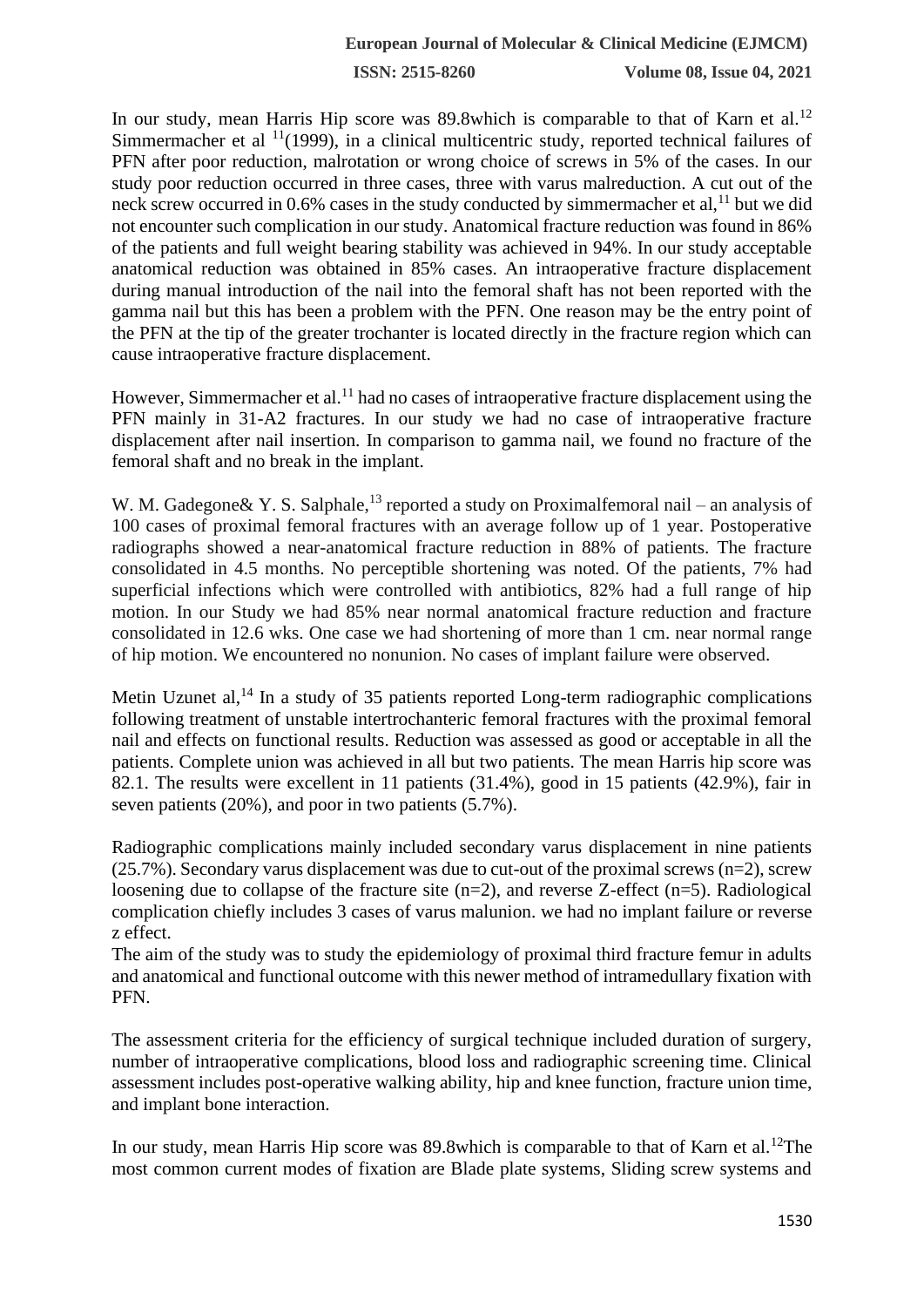**ISSN: 2515-8260 Volume 08, Issue 04, 2021**

Intramedullary devices. From the mechanical point of view, a combined intramedullary device inserted by means of minimally invasive procedure seems to be better in elderly patients. Closed reduction preserves the fracture hematoma, an essential element in the consolidation process. Intramedullary fixation allows the surgeon to minimize soft tissue dissection there by reducing surgical trauma, blood loss, infection, and wound complications.

PFN is a novel, modern intramedullary implant based on experience with the gamma nail. The currently used gamma nail as an intramedullary device also has a high learning curve with technical and mechanical failure rates of about 10%. The gamma nail is susceptible to fail at its weakest point, the lag screw-implant interface.Proximal femoral nail with an anti-rotational hip pin together with a smaller distal shaft diameter which reduces stress concentration to avoid these failures. Proximal femoral nail has all advantages of an intramedullary device, such as decreasing the moment arm, can be inserted by closed technique, which retains the fracture hematoma an important consideration in fracture healing, decrease blood loss, infection, minimizes soft tissue dissection and wound complications.

In an experimental study, Gotze et al.<sup>15</sup> compared the loadability of osteosynthesis of unstable per and subtrochanteric fractures and found that the PFN could bear the highest loads of all devices.

### **Conclusion:**

The terms of successful outcome include a good understanding of fracture biomechanics, proper patient selection, good preoperative planning, accurate instrumentation, good image intensifier and exactly performed osteosynthesis.

#### **Acknowledgement :** None

**Funding :** Nil

**Conflict of Interest** : Nil

**Ethical Approval :**Approved by Institutional Ethical Committee

#### **References:**

- 1. JDavid G.Lavelle. Fractures and dislocations chapter-52 in Campbell's Operative Orthopaedics, eleventh edition.VOL-3 pages;3237-3308.
- 2. Kyle Richard F, Campbell Sara J. intertrochanteric fractures,chapter-40 in MichaelW.Chapman Operative Orthopaedics.Vol-1,pages 600-603.
- 3. "The association of age, race and sex with the location of proximalfemoralfractures in elderly". JBJS 1993;75(5),752-9.
- 4. Boyd H B, GRIFFIN "Classification and treatment of trochanteric fractures" Arch surgery, 1949;58;853-866.
- 5. Habernek H, Wallner T, Aschauer E, Schmid L.Comparison of Ender nails, dynamic hip screws and Gamma nails in treatment of peritrochanteric femoral fractures". Orthopaedics, 2000; 23{2);121-7.
- 6. Pelet S: Arlcttaz Y, ChevalleyF.Osteosyntliesis of pertrochanteric and subtrochanteric fractures with 90° blade plate versus Gamma nail-A randomized prospective study.SWISS-SURG 2001; 7(3);126-33.
- 7. Parjarinen J, Lindahi J, Michelsson O, Savolainen Vvensalo E. Per trochanteric femoral fractures treated with a dynamic hip screw or a proximal femoral nail. A randomized study